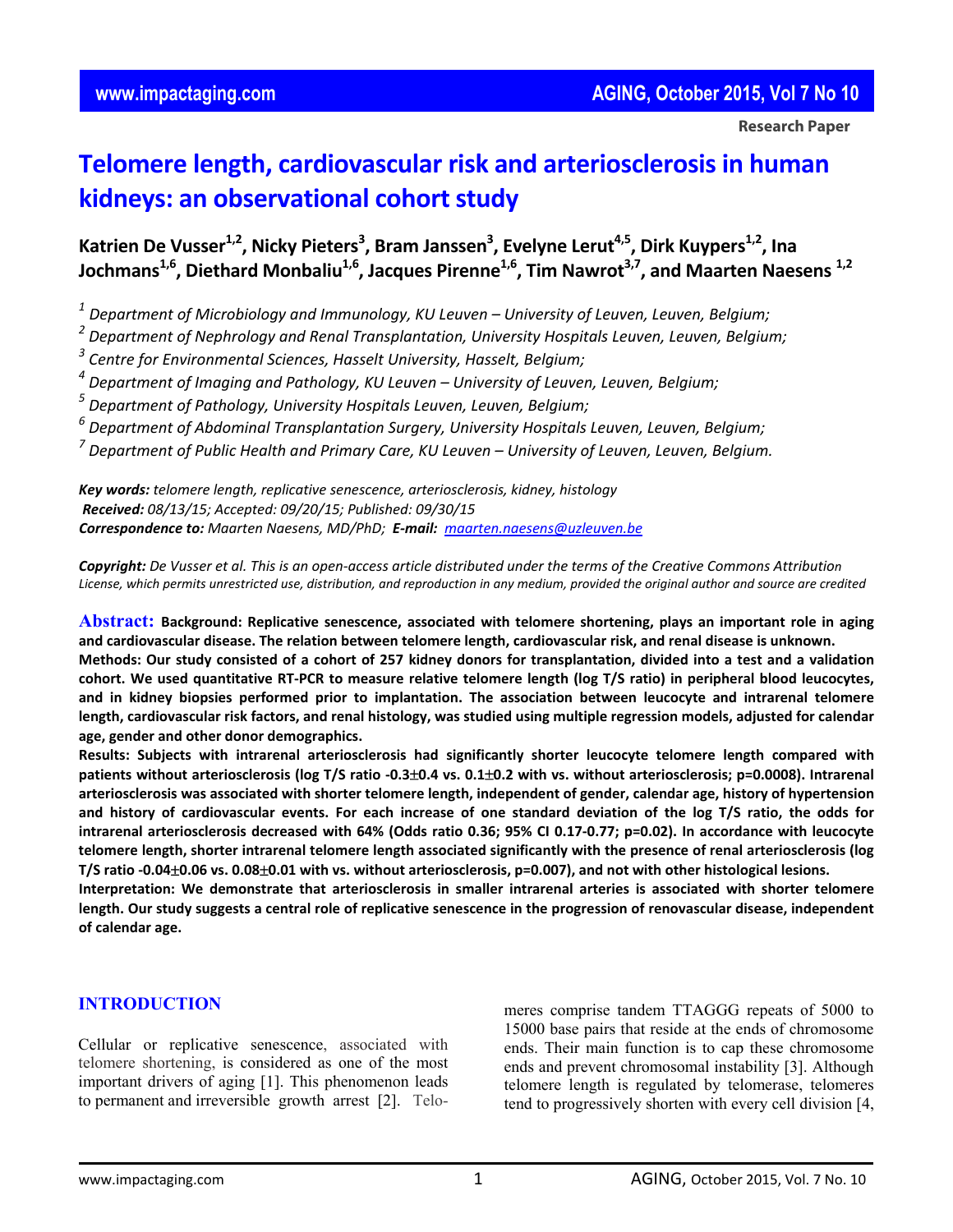5]. Although telomere length is partly heritable [6], there are major differences in telomere length even among monozygotic twins, which illustrates that environmental factors play a major role in the rate of telomere attrition. Due to their high content of guanines, telomeres are highly sensitive to oxidative damage [7]. Accelerated shortening of telomeres or senescence of cells is an important pathway by which oxidative stress accelerates biological aging and age-related diseases like atherosclerosis and cardiovascular disease [8, 9]. Obesity and smoking are associated with leucocyte telomere attrition, as well as hypertension, insulin resistance and diabetes, male gender and lower socioeconomic status [6, 10-16].

In contrast to studies that evaluated the determinants of telomere shortening and association with disease risk, the relation between telomere shortening and organ histology was only studied scarcely. In kidneys, the histology and function deteriorates with increasing age. Animal studies and *in vitro* data suggested that replicative senescence plays a crucial role in this deterioration of renal histology and function [17]. These findings have however not been validated in humans, except for a small study where intrarenal telomere length did not associate with renal histology [18]. Moreover, the association of telomere length with nondiseased organ histology has not been evaluated in other organ systems, despite the central role of telomere shortening and replicative senescence in aging. Finally, the correlation between telomere length measured in organ tissue, and peripheral blood leucocyte telomere length remains currently unclear. Therefore, we evaluated the association between renal histology, leucocyte and intrarenal telomere length, cardiovascular risk factors and calendar age, in a cohort of kidney donors for transplantation.

# **RESULTS**

### **Population characteristics**

Cohort 1 consisted of 217 unique kidney donors with sufficient amount of good-quality leucocytic DNA available for evaluation of telomere length. In this cohort, 144 pre-implantation kidney biopsies were available for histological evaluation. Fourteen biopsies were of insufficient quality according to the Banff 1997 criteria, leaving 130 baseline biopsies for histological analysis. On average, 24.0±16.7 glomeruli were obtained per biopsy (range, 10-89).

Cohort 2, for evaluation of intrarenal telomere length, consisted of 40 kidney donors. Of these 40 subjects, good-quality DNA from leucocytes was available for 32 subjects and good-quality DNA derived from biopsies was available for all 40 kidneys. All 40 biopsies included in this cohort were of sufficient quality according to the Banff 1997 criteria for histological evaluation.

Table 1 summarizes the characteristics of these two cohorts and the histology of the biopsies that were included. Kidney function, expressed as eGFR, was  $89.7 \pm 40.9$  (range 42.3-189.3) mL/min/1.73m<sup>2</sup> in Cohort 1 and  $114 \pm 42.0$  (range 60.8-197.2) mL/min/1.73m<sup>2</sup> in Cohort 2, respectively.



**Figure 1.** Relation between (**A**) leucocyte telomere length and renal arteriosclerosis in Cohort 1 (N=130) and between (B) intrarenal telomere length and renal arteriosclerosis in Cohort 2 (N=40). The p-values represent nonparametric ANOVA. The horizontal lines within the boxes indicate means, the upper and lower ends of the boxes indicate standard deviations, and the whiskers indicate 95th percentiles.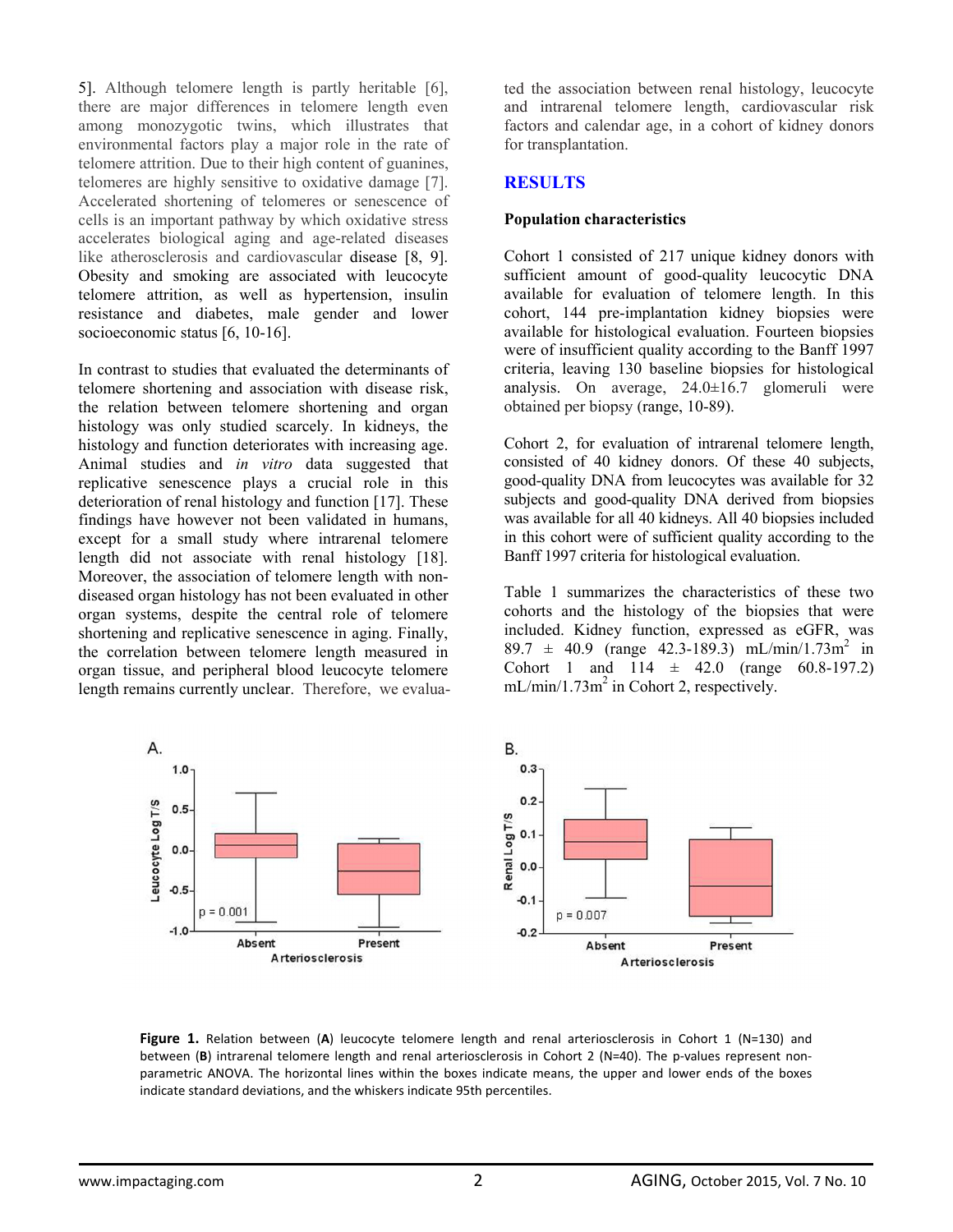|                                                | Cohort 1               | Cohort 2                  |
|------------------------------------------------|------------------------|---------------------------|
| $\mathbf N$                                    | $\overline{217}$       | 40                        |
| Leucocyte Telomere Length (log T/S ratio)      | $0.05 \pm 0.20$        | $0.07 \pm 0.09^{\&}$      |
| Intrarenal Telomere Length (log T/S ratio)     | $\overline{a}$         | $-0.08 \pm 0.12$          |
| Calendar Age (years)                           | $44.4 \pm 15.0$        | $48.1 \pm 15.0$           |
| Male Gender % (N)                              | 55.3 % (120)           | 57.5%                     |
| Deceased Donor <sup>9</sup> / <sub>0</sub> (N) | $97.7\% (212)$         | $90.0\%$ (36)             |
| Brain Death / Cardiac Death                    | 86.8% (184)/13.2% (28) | $72.2\% (26)/33.3\% (10)$ |
| Ischemic Stroke as Reason for Death % (N)      | $3.2\%$ (7)            | $10\%$ (4)                |
| Hemorrhagic Stroke as Reason for Death %       | 43.8% (95)             | $22.5\%$ (9)              |
| (N)                                            |                        |                           |
| History of Hypertension $\%$ (N)               | 24.7% (44/178)         | 37.5%                     |
| History of Diabetes Mellitus % (N)             | $1.8\%$ (4)            | $8.3\%$ (3)               |
| History of Smoking % (N)                       | $30.5\%$ (54/177)      | 37.5%                     |
| Body Mass Index $(kg/m2)$                      | $24.9 \pm 5.5$         | $25.6 \pm 5.5$            |
| History of Cardiovascular Events % (N)         | $13.9\%$ (14)          | $12.5\%$ (5)              |
| Serum Creatinine (mg/dl)                       | $0.89 \pm 0.3$         | $0.88 \pm 0.23$           |
| eGFR $(mL/min/1.73m^2)$ #                      | $89.7 \pm 40.9$        | $114.0 \pm 42.0$          |
| Renal Function (1/creatinine)                  | $1.4 \pm 0.8$          | $1.2 \pm 0.4$             |
| Presence of Arteriolar Hyalinosis % (N)*       | 30.8% (40/130)         | $10.0\%$ (4)              |
| Presence of Interstitial Fibrosis % (N) $*$    | 25.4% (33/130)         | 27.5%                     |
| Presence of Tubular Atrophy % (N)*             | 50.0% (65/130)         | $62.5\% (25)$             |
| Presence of Arteriosclerosis % (N)*            | $7.7\%$ $(10/130)$     | $10.0\%$ (4)              |
| Presence of >10% Glomerulosclerosis% (N)*      | $15.4\% (20/130)$      | $20.0\%$ (8)              |

## **Table 1. Demographics and histology the subjects and biopsies included in this study.**

Data are expressed as mean ± standard deviation unless otherwise specified; <sup>&</sup>N=30; <sup>#</sup>eGFR was calculated using the MDRD formula [19, 35].

### **Calendar age, clinical demographics and leucocyte telomere length**

Mean log T/S ratio of telomere length was 0.05±0.25 (range -0.95 to 0.71). Leucocyte telomere length inversely correlated with older calendar age (r=-0.2, p=0.005) (Table 2).

History of hypertension *vs.* no hypertension and history of cardiovascular events vs. no history also associated with shorter telomere length. Women had longer telo-

mere length. Other clinical demographics, including history of diabetes mellitus, history of smoking, living versus deceased donation, brain death vs. cardiac death, ischemic and hemorrhagic stroke as reason for donor death, body mass index, and eGFR were not associated with leucocyte telomere length. In multivariate linear regression analysis, older calendar age, history of cardiovascular events, male gender and history of hypertension were independent explanatory factors for shorter telomere length (Table 2).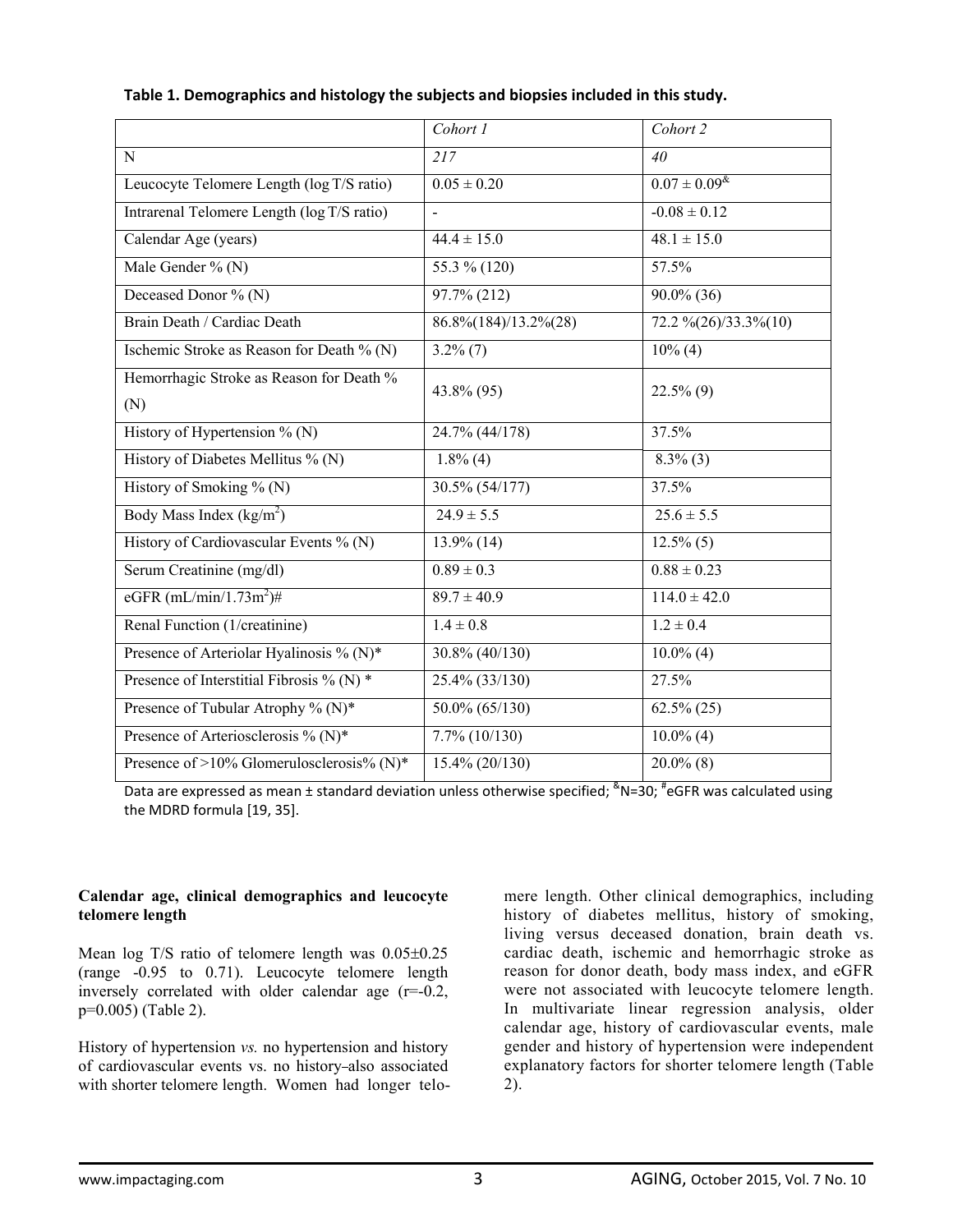|                                         | Univariate linear regression |                 |       | <b>Multivariate linear regression</b> |                 |         |
|-----------------------------------------|------------------------------|-----------------|-------|---------------------------------------|-----------------|---------|
| Parameter                               | Parameter                    | <b>Standard</b> | P     | Parameter                             | <b>Standard</b> | P value |
|                                         | estimate                     | Error           | value | estimate                              | Error           |         |
| Donor age (years)                       | $-0.01$                      | 0.001           | 0.005 | $-0.003$                              | 0.002           | 0.02    |
| Heart Beating Donor/Non Heart Beating   | $-0.01$                      | 0.05            | 0.85  |                                       |                 |         |
| Donor*                                  |                              |                 |       |                                       |                 |         |
| Living Donor/Deceased Donor*            | $-0.12$                      | 0.12            | 0.29  |                                       |                 |         |
| Ischemic Stroke as Reason for Death*    | 0.15                         | 0.1             | 0.12  |                                       |                 |         |
| Hemorrhagic Stroke as Reason for Death* | 0.02                         | 0.03            | 0.57  |                                       |                 |         |
| History of Hypertension                 | $-0.12$                      | 0.04            | 0.009 | $-0.13$                               | 0.06            | 0.02    |
| History of Diabetes Mellitus*           | $-0.01$                      | 0.003           | 0.44  |                                       |                 |         |
| History of Smoking*                     | 0.01                         | 0.04            | 0.91  |                                       |                 |         |
| Body Mass Index $(kg/m^2)$ *            | $-0.002$                     | 0.003           | 0.44  |                                       |                 |         |
| History of Cardiovascular Events        | $-0.13$                      | 0.07            | 0.06  | $-0.21$                               | 0.09            | 0.01    |
| eGFR (mL/min/1.73m2) $*$                | 0.00                         | 0.00            | 0.58  |                                       |                 |         |
| Gender (Female)                         | 0.08                         | 0.04            | 0.02  | 0.1                                   | 0.04            | 0.02    |

### **Table 2. Clinical determinants of leucocyte telomere length (log T/S) (N=217).**

Univariate analyses were assessed by linear regression. Multiple linear regression, with backward parameter selection, was used to model the determinants of telomere length. Multivariate analyses presented in this table were performed on 177 subjects, as history of hypertension and smoking status were not available in 40 cases. When we included all 217 subjects of Cohort 1 in the multivariate models, by excluding the covariate history of hypertension from the analysis, the independent associations between telomere length and donor age (p=0.003), history of cardiovascular events (p=0.02), and gender (p=0.002) remained statistically significant. \* These parameters were included in the multivariate models, but were not retained in the final model after backward parameter selection. \*\* Effect sizes (SE) express the change in log T/S ratio associated with given changes in parameters.

### **Leucocyte telomere length, clinical demographics and renal histology**

In Cohort 1, arteriosclerosis in renal biopsies significantly associated with shorter leucocyte telomere length (log  $T/S$  ratio  $-0.3\pm0.4$  vs.  $0.1\pm0.2$  in subjects with vs. without renal arteriosclerosis; p=0.0008 (Figure 1B and Table 3). For one standard deviation increase of the log T/S ratio, independent of calendar age, gender and history of cardiovascular event, the odds of renal arteriosclerosis decreased by 64% (Odds ratio 0.36; 95% CI 0.17-0.77; p=0.02). Moreover, arteriosclerosis in renal biopsies significantly associated with  $\Delta$ biological age - calendar age  $(r=0.3; p=0.005)$ .

Interstitial fibrosis, tubular atrophy, glomerulosclerosis and arteriolar hyalinosis did not associate with leucocyte telomere length. These histological lesions associated significantly with calendar age: for each 10 years increase in calendar age, the odds for interstitial

fibrosis, tubular atrophy and glomerulosclerosis increased by 79%, 208% and 63%, respectively (Table 3).

To further describe the complex relations between calendar age, leucocyte telomere length and renal histology, principal component analysis was performed. The summery plot is presented in Figure 2A. This analysis illustrated a dichotomy in the correlation between the histological findings and telomere length versus calendar age. Glomerulosclerosis, tubular atrophy, interstitial fibrosis and arteriolar hyalinosis clustered with calendar age, while arteriosclerosis clustered with leucocyte telomere length.

## **Intrarenal telomere length, clinical demographics and renal histology**

In Cohort 2, mean T/S ratio of intrarenal telomere length was 0.07±0.09 (range -0.16-0.24). Intrarenal telomere length correlated significantly with leucocyte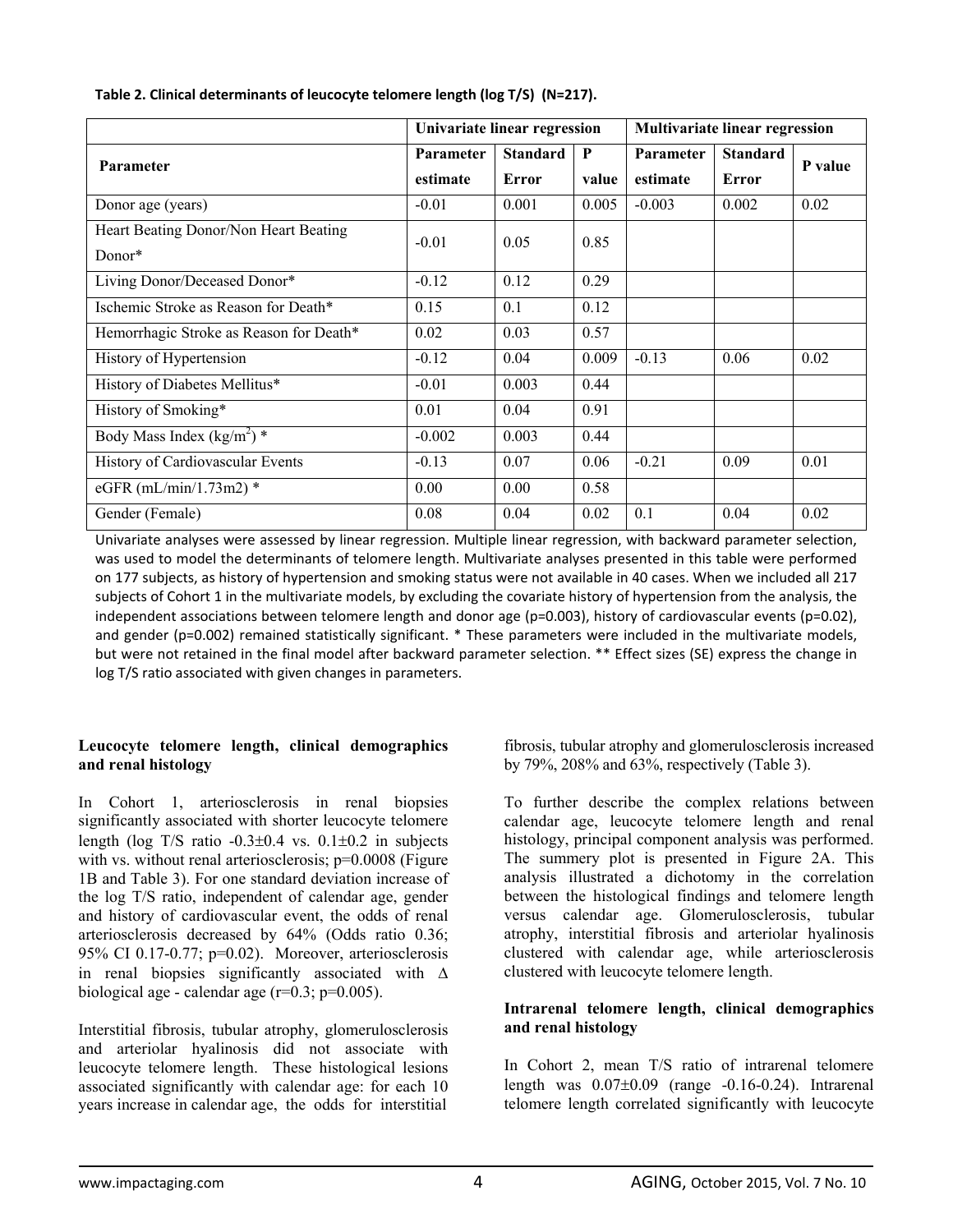telomere length (r=0.4, p=0.001). Shorter intrarenal telomere length associated with history of hypertension (log T/S ratio  $0.04\pm0.02$  vs.  $0.10\pm0.02$  with vs. without hypertension;  $p=0.05$ ), but not with other demographics. Multivariate linear regression analysis was not performed in this smaller cohort to avoid overfitting of the data.

In this cohort, shorter intrarenal telomere length associated significantly with the presence of arteriosclerosis (log T/S ratio -0.04±0.06 vs. 0.08±0.01 with vs. without arteriosclerosis,  $p=0.007$ ) (Figure 1B). Intrarenal telomere length did not associate with any other histological parameter.



**Figure 2.** Principal component analysis using the individual histological lesions in kidney biopsies and telomere length in (**A**) Cohort 1 in (B) Cohort 2. This two‐dimensional scatter represents the histologic lesions according to their score in the loading matrix of a principal components analysis that included the different histological lesions, together with calendar age and telomere length. These analyses illustrated a dichotomy between the histological lesions associated with calendar age and the histological lesions associated with biological age. Calendar age (Age) are glomerulosclerosis (gs), tubular atrophy (ct), interstitial fibrosis (ci) and arteriolar hyalinosis (ah). Arteriosclerosis lesions (cv) clustered with biological age [leucocyte and renal telomere length (TL; log T/S ratio)]. PC1 = Principal Component 1; PC2 = Principal Component 2.

| Table 3. Association between the histological lesions in kidney biopsies, leucocyte telomere length |  |
|-----------------------------------------------------------------------------------------------------|--|
| and calendar age (N=130).                                                                           |  |

|                              |              | Telomere length*                  | Calendar age <sup>o</sup>           |
|------------------------------|--------------|-----------------------------------|-------------------------------------|
| <b>Arteriolar hyalinosis</b> | Univariate   | OR= $0.90$ (0.61-1.34); p= 0.61   | OR= $1.48$ (1.14-1.97); p= 0.02     |
|                              | Multivariate | ns                                | OR= $1.49$ (1.07-2.08); p= 0.02     |
| <b>Interstitial Fibrosis</b> | Univariate   | OR= $0.90$ (0.60-1.34); p= $0.58$ | OR= $1.79$ (1.22-2.37); p= 0.0002   |
|                              | Multivariate | ns                                | OR= $1.79$ (1.23-2.62); p= 0.002    |
| <b>Tubular Atrophy</b>       | Univariate   | OR= $0.89$ (0.62-1.28); p= 0.54   | OR= $1.97$ (1.48-2.84); p < 0.0001  |
|                              | Multivariate | ns                                | OR= $2.08$ (1.48-2.94); p < 0.0001  |
| <b>Arteriosclerosis</b>      | Univariate   | OR= $0.36$ (0.32-0.77); p= 0.008  | OR=3.70 $(1.22-12.8)$ ; p= 0.03     |
|                              | Multivariate | OR= $0.36$ (0.17-0.77); p= $0.02$ | ns                                  |
| <b>Glomerulosclerosis</b>    | Univariate   | OR= $0.93$ (0.56-1.51); p= 0.77   | OR= $1.63$ (1.10-2.37); p= 0.02     |
|                              | Multivariate | ns                                | OR= $1.63$ (1.10-2.59); p= $0.0006$ |

Univariate and multiple logistic regression analyses were used to model the determinants of the different histological lesions. In multivariate analysis, we included calendar age and telomere length and adjusted for history of cardiovascular events and gender. When we also included the covariate history of hypertension in the analysis multivariate analysis (N=109), the independent association between telomere length and renal arteriosclerosis (Odds ratio 0.34; 95% CI 0.17‐0.93; p=0.03) remained statistically significant. \*Odds ratios for telomere length are calculated per increase of 1 standard deviation of log T/S ratio. °Odds ratios for calendar age are given per 10 years increase. ns = not significant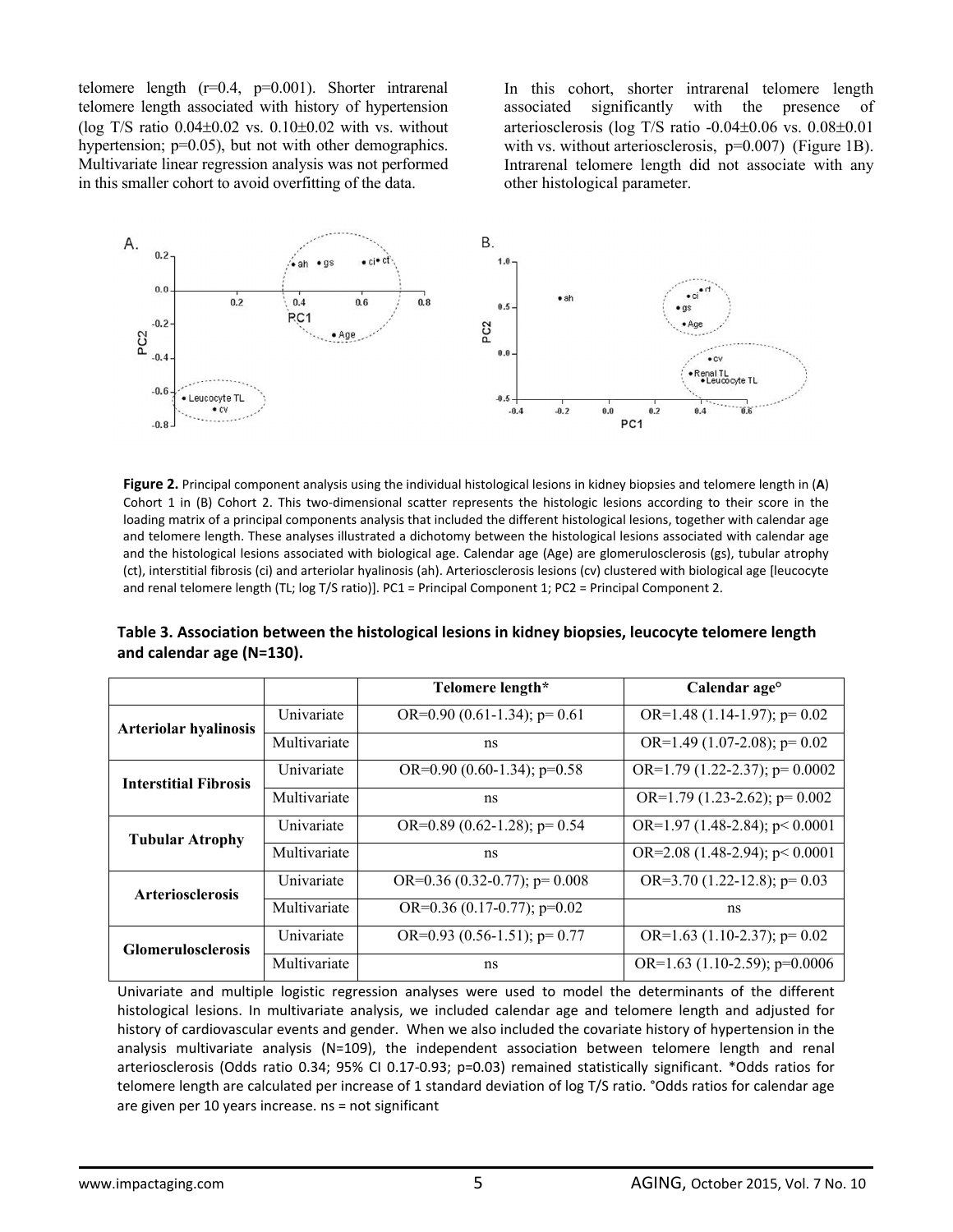Principal component analysis was applied to further describe the complex relation between calendar age, renal histology, leucocyte telomere length and renal telomere length. The summery plots are presented in Figure 2B. This independent analysis confirmed the dichotomy in the correlation between the histological findings and telomere length versus calendar age, and the significant association between intrarenal telomere length and presence of renal arteriosclerosis.

# **DISCUSSION**

Our analysis of a cohort of prospectively collected native kidney biopsies illustrates that shorter telomere length (biological aging) associates with the presence of renal arteriosclerosis, but not with changes in the glomerular or tubulo-interstitial renal compartments. This association was independent of calendar age, gender, history of hypertension, and history of cardiovascular events, demographics all associated with telomere length. Our findings using leucocyte telomere length were confirmed in an independent validation cohort where telomere length was measured in intrarenal tissue.

The current study illustrated that intrarenal arteriosclerosis is associated with telomere length, independent of cardiovascular risk factors, history of cardiovascular disease and calendar age. Moreover, accelerated aging, calculated as -the difference between biological age (telomere length) and calendar age associated highly significantly with intrarenal arteriosclerosis. This suggests a central role of telomere shortening or biological aging in the development renal arteriosclerosis and intimal hyperplasia. This finding could explain the previously observed association between shorter telomere length and clinical cardiovascular disease, also present in our study [8, 12, 25].

Intimal hyperplasia is the universal response of a vessel to injury, like repeated hemodynamic stress on the endothelium. The increased rate of cell turnover in regions with hemodynamic stress has been associated with accelerated telomere attrition and with endothelial cell senescence, which further contributes to endothelial dysfunction and intimal hyperplasia [26-29]. Moreover the senescence associated secretory phenotype of senescence cells causes a full range of autocrine and paracrine activities, aimed at tissue repair but also fueling degenerative and proliferative changes contributing to arteriosclerosis [8]. Injury-induced intimal hyperplasia underlies the pathogenesis of major cardiovascular diseases [30]. Next to hemodynamic stress that could lead to telomere attrition and intimal

hyperplasia, also oxidative stress could be implicated in the pathogenesis of senescence-associated intimal hyperplasia. Oxidative damage is repaired less well in telomeric DNA than elsewhere in the chromosome, which leads to accelerated telomere loss [31]. On the basis of animal studies, a role for reactive oxygen species in intimal hyperplasia has been proposed [30]. Taken together, these data provide an explanation for the association we observed between shorter telomere length and renal arteriosclerosis (intimal hyperplasia).

In addition, the current study confirmed our previous data showing that older calendar age associates with chronic injury in the tubulointerstitial (tubular atrophy and interstitial fibrosis) and glomerular (glomerulosclerosis) renal compartments, while cardiovascular risk factors, cardiovascular disease and telomere length did not associate with these lesions [32]. It could therefore be hypothesized that these age-associated lesions represent accumulation of events over time that contribute to renal injury and thus represent a very different etiology. In contrast, senescence could be regarded as a more specific process that represents oxidative stress, endothelial dysfunction and arteriosclerosis and therefore contributes to the pathogenesis of cardiovascular disease. The differential association of calendar age versus telomere length with respectively glomerulosclerosis and tubulo-interstitial injury, versus renal arteriosclerosis, illustrates a robust dichotomy within the phenotype of "nephrosclerosis", the primary structural findings of the aging kidney on light microscopy.

Moreover, we confirmed an association between hypertension, history of cardiovascular disease and shorter telomere length [11, 12, 33]. These associations do not prove causality. On one hand, telomere attrition and cardiovascular disease could be caused by common risk factors (smoking, hypertension, high total cholesterol level, obesity, physical inactivity), which contribute to inflammation and oxidative stress, and from this to accelerated telomere attrition [12]. On the other hand, hypertension could increase hemodynamic stress and herewith associated telomere attrition [28]. Finally, a prior study in a telomerase knockout mice model illustrated that short telomere length could even be the cause of hypertension, rather than its consequence [26].

Our study has some limitations. Although donor clinical demographics were collected prospectively, some kidney donor parameters that could be of importance could have been recorded incompletely. This could explain the lack of association between telomere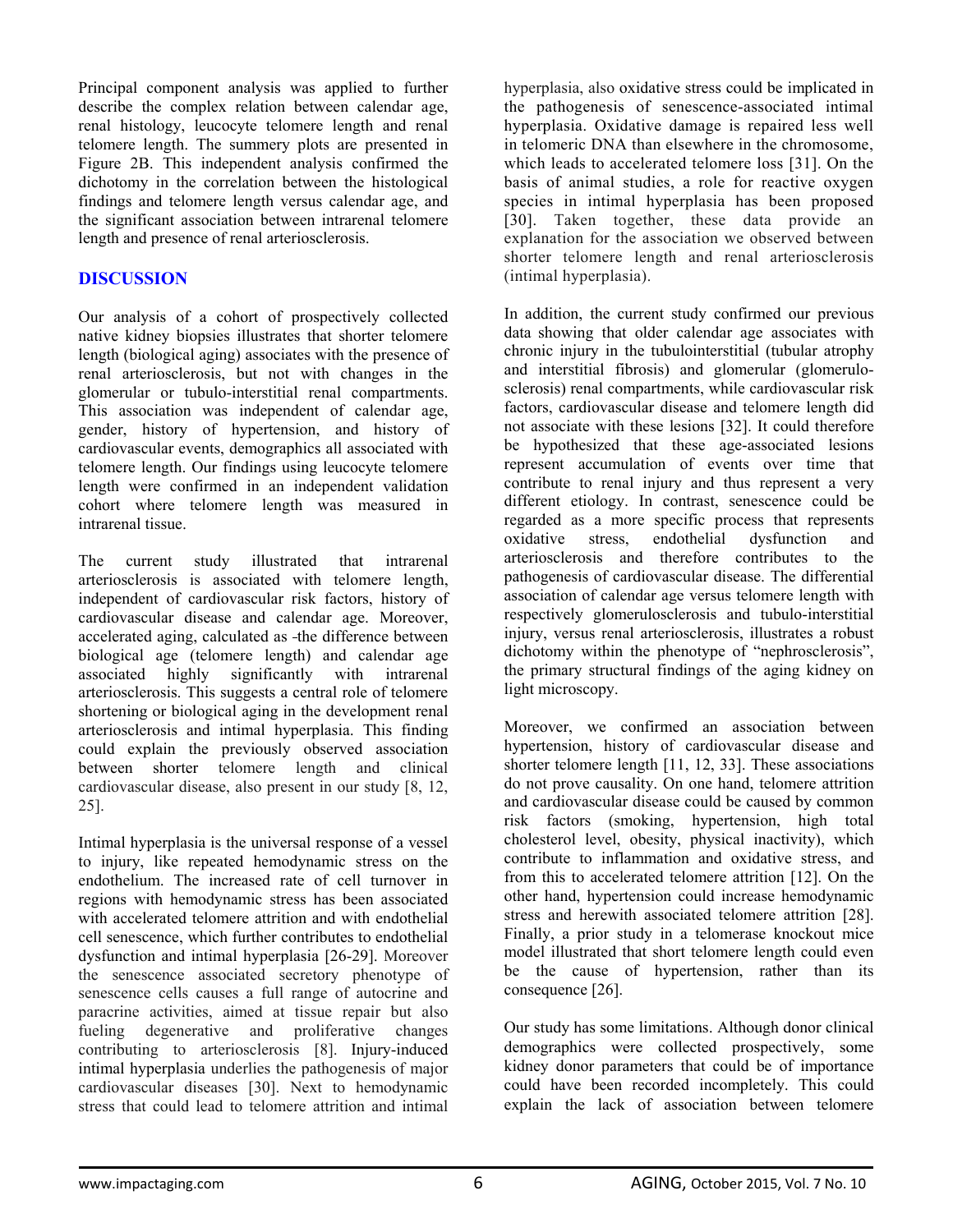shortening and smoking in our study, and between telomere shortening and diabetes mellitus, as was described previously [10, 15]. The fact that the number of patients with histological lesions was relatively small in this cohort, indicates that we might not have had precision in our point estimates. Finally, it has to be acknowledged that the reproducibility of semiquantitative histologic scoring of kidney biopsies is moderate at best, and that sampling error is inherent to any biopsy study. For this reason, all biopsies were obtained in a standardized fashion (wedge biopsies), and one single pathologist rescored all biopsies in batch, blinded for any clinical information. Wedge biopsies mostly include outer cortex, the zone where glomerulosclerosis and fibrosis are most severe. Arteriosclerosis, in contrast, most prominently affects larger arteries and therefore could be under-represented in a wedge biopsy [34]. Despite these shortcomings, the independent validation of the association between telomere length and renal arteriosclerosis supports the robustness and reproducibility of our data.

In conclusion, shorter leucocyte and intrarenal telomere length associated with renal arteriosclerosis, but not with other histological changes observed in older kidneys, like glomerulosclerosis or tubulo-interstitial injury. Our study therefore suggests a central role of replicative senescence in the progression of renovascular disease in humans. This association represents a missing link between cell and animal model studies associating telomere attrition with cardiovascular risk factors, and clinical studies associating telomere attrition with cardiovascular end points. Further study is necessary to elucidate whether telomere attrition plays a causal role in renal arteriosclerosis or is merely a sensor of other factors that lead to arteriosclerosis, and whether telomere attrition associates with histology of arteriosclerosis also in other organs.

# **METHODS**

Inclusion and exclusion criteria. All prospective deceased donors of a single kidney transplant in adult recipients, which were performed between March 2004 and December 2010 at the University Hospitals Leuven (Leuven, Belgium), were eligible for Cohort 1 of this study. Since March 2004, kidney grafts undergo routine biopsies prior to implantation (N=352). In Cohort 2, donor kidneys transplanted after November 2012 were biopsied prior to implantation, and were used for evaluation of intrarenal telomere length (N=40). This study was approved by the Ethics Committee/Institutional Review Board of the University Hospitals Leuven, Leuven, Belgium (OG032; ML7499 and ML9785; clinicaltrials.gov NCT01331668).

Clinical data collection. Clinical data were obtained from the Eurotransplant database ("Eurotransplant Donor Report"), which is maintained prospectively and is the central source of donor data for organ transplantation in the Eurotransplant region (www.donordata.eu). The following data were collected: calendar age, gender, cause of death, weight and length, living vs. deceased donor, brain death vs. cardiac death donor, body mass index, history of hypertension, diabetes mellitus, smoking, history of cardiovascular events prior to donation (including reason for death in deceased donors) and terminal serum creatinine levels before organ recovery. Renal function was estimated by the 4-variable Modification of Diet in Renal Disease (MDRD) equation (estimated glomerular filtration rate; eGFR) [19].

Kidney biopsies and histologic evaluation. One pathologist (EL) reviewed all pre-implantation kidney biopsies, without knowledge of any demographic information of the kidney donor. The biopsy specimens were wedge biopsies with slides containing 4 to 10 paraffin sections (2 μm) that were stained with hematoxylin eosin, periodic acid–Schiff, and a silver methenamine staining method (Jones). The severity of histologic lesions, interstitial fibrosis (Banf "ci" score), tubular atrophy (Banf "ct" score), arteriolar hyalinosis (Banf "ah" score) and arteriosclerosis (Banf "cv" score = vascular fibrous intimal thickening = intimal hyperplasia), were scored semiquantitatively according to the Banff criteria [20]. In addition, the total number of glomeruli in each biopsy, and the number of globally sclerosed glomeruli, were calculated separately. Only biopsies with >10 glomeruli (A quality) were included for evaluation of glomerulosclerosis.

Telomere length in peripheral blood leucocytes. Peripheral blood samples for DNA extraction from leucocytes were routinely obtained from the donors at time of organ recovery. DNA was extracted using the simple salting out procedure for extracting DNA from human nucleated cells as described by S.A. Miller.<sup>21</sup> Both DNA yield  $(ng/\mu L)$  and purity ratios A260/280 and A260/230 were determined and needed to be within strict quality limits (yield 50 ng/ $\mu$ L; purity ratio range 1.5-2 and 1.5-2 for A260/280 and A260/230, respectively) for inclusion of the samples in the study. Extracted DNA samples were stored at -80°C until further use. Leucocyte telomere length was measured as the telomere repeat copy number relative to two single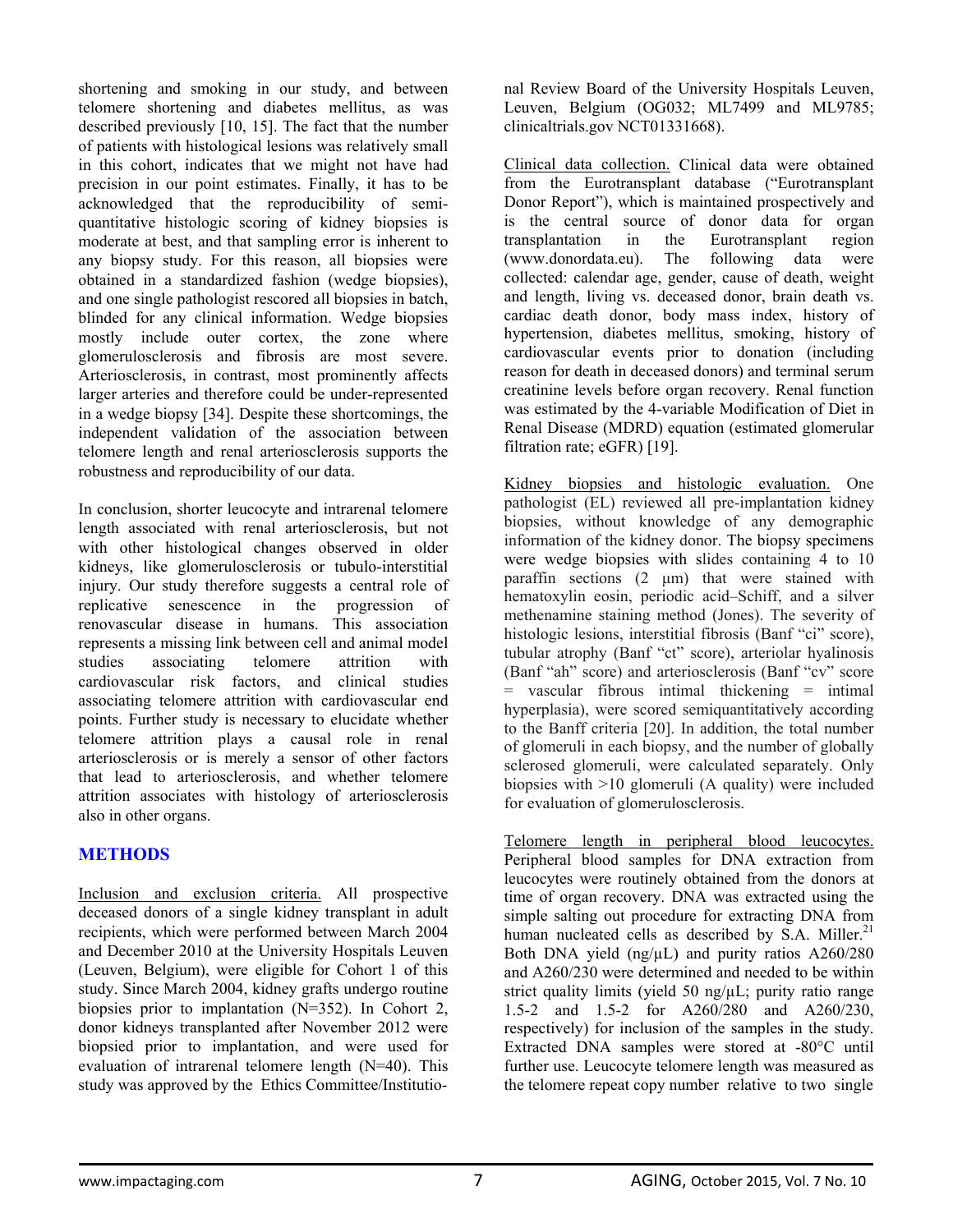gene nuclear control genes (*36B4* and *ACTB*), by a modified version of a previously described PCR based assay [20, 22]. The forward and reverse primers were 5'-ACACTAAGGTTTGGGTTTGGGTTTGGGTTTG GGTTAGTGT-3' and 5'- TGTTAGGTATCCCTATC CCTATCCCTATCCCTATCCCTAACA-3', respectively. The forward and reverse primers for the reference genes were respectively 5'-ACTCTTCCAGCCTTCCT TCC-3' and 5'-GGCAGGACTTAGCTTCCACA-3' for *ACTB,* and 5'-GGAATGTGGGCTTTGTGTTC-3' and 5'-CCCAATTGTCCCCTTACCTT-3' for *36B4*. The telomere reaction contained Fast SYBR® Green I dye 2x (Applied Biosystems, Lennik, BE) mastermix, forward (100 nM) and reverse (900 nM) primer and 12.5 ng DNA. The telomere reactions were performed in triplicate. The thermal cycling profile for the telomere reaction consisted of following steps: 20 sec at 95°C, 2 cycles of 15 sec at 94°C and 15 sec at 49°C and 40 cycles of 15 sec at 94°C, 10 sec at 62°C and 15 sec at 74°C. For the reference genes a 10 µl PCR reaction contained Fast SYBR® Green I dye 2x (Applied Biosystems, Lennik, BE) mastermix, forward (10 µM) and reverse (10 µM) primer and 12.5 µg DNA. Reactions were run in duplicate. Amplification specificity and absence of primer dimers was confirmed by melting curve analysis at the end of each run.

Each PCR-plate contained two inter-run calibrators and two no-template controls. For the telomere assay, reference sample were included, one with relative short telomeres and one with relative long telomere. After thermal cycling, raw data were collected and processed.  $C<sub>q</sub>$ -values of telomere were normalized relative to the two reference genes using the qBase software (Biogazelle, Zwijnaarde, BE). The program uses modified software from the classic comparative  $C_T$ method  $(ΔΔ C<sub>T</sub>)$  that takes into account multiple reference genes and uses inter-run calibration algorithms to correct for run-to-run differences [23]. Coefficient of variation for telomeres was 2.6%, for reference genes 1.6% and for the T/S ratio less than 7%. The corresponding numbers for tissue samples were less than 1% for telomeres and reference genes and 5% for the T/S ratio. Although this assay provides a relative measurement of telomere length, T/S ratios correlate well with absolute telomere lengths determined by Southern blot (r= 0.89, N= 20) [24]. Of the 352 consecutive kidney donors that were eligible for Cohort 1, 217 peripheral blood samples were included; one hundred thirty-five samples were not evaluated, either due to insufficient amount of leucocytic DNA available, or due to insufficient DNA quality for reliable telomere assessment. Accelerated biological aging was evaluated by calculating delta (Δ) biological age - calendar age. Δ

(range  $-3 - 3$ ) was calculated using the difference of quartile telomere length  $(0 =$ longer telomere length,  $3 =$ shortest telomere length) - quartile calendar age  $(0 =$ youngest age group,  $3 =$  oldest age group).

Telomere length in kidney biopsies. Since November 2012, next to the wedge biopsy that was used for histological evaluation, a full renal cortical biopsy core was obtained prior to implantation, and immediately stored in Allprotect Tissue Reagent (Qiagen, Venlo, The Netherlands) solution, until extraction. DNA extraction was performed by the Allprep DNA/RNA/miRNA Universal Kit (Qiagen, Venlo, The Netherlands) on a QIAcube instrument (Qiagen, Venlo, The Netherlands). Telomere length in renal tissue samples was measured by a modified version of the protocol for the peripheral blood samples. Telomere length was measured as the telomere repeat copy number relative to a single gene nuclear control genes (*36B4*). The telomere reaction mixture contained 1x Qiagen Quantitect Sybr Green Mastermix 2.5 mM of dithiothreitol, 300 nM of telomere forward primer (5'- ACACTAAGGTTTGGGTTTGGGTTTGGGTTTGGG TTAGTGT-3'), and 900 nM of telomere reverse primer (5'- TGTTAGGTATCCCTATCCCTATCCCTATCCC TATCCCTAACA-3'). The PCR ran for 1 cycle at 95°C for 10 min for activation of the DNA polymerase, followed by 2 cycles of 15 sec at 94°C and 2 min at 49 $^{\circ}$ C, and 30 cycles of 15 sec at 94 $^{\circ}$ C, 20 sec at 62 $^{\circ}$ C and 1 min 40 sec at 74°C. All 40 biopsies included in Cohort 2 passed quality control for assessment of intrarenal telomere length.

Statistical analysis. Differences between groups were analyzed using parametric or non-parametric one-way ANOVA. Associations between the clinical demographics, telomere length and renal histology were assessed by means of linear or logistic regression analysis, as appropriate, as well as with principal component analysis. From the principal component analysis, a two-dimensional scatter plot was generated to represent the histologic lesions according to their score in the loading matrix. Multiple linear and binomial logistic regressions, with backward parameter selection, were used to model the determinants of telomere length. For backward parameter selection, the following variables were considered for entry into the model for the determinants of telomere length: calendar age, gender, history of hypertension, history of diabetes mellitus and body mass index, history of cardiovascular events, living vs. deceased donor, brain-death vs. cardiac death, ischemic stroke as reason for death, hemorrhagic stroke as reason for death and renal function (eGFR (mL/min/1.73m2). The associations between calendar age, telomere length and the different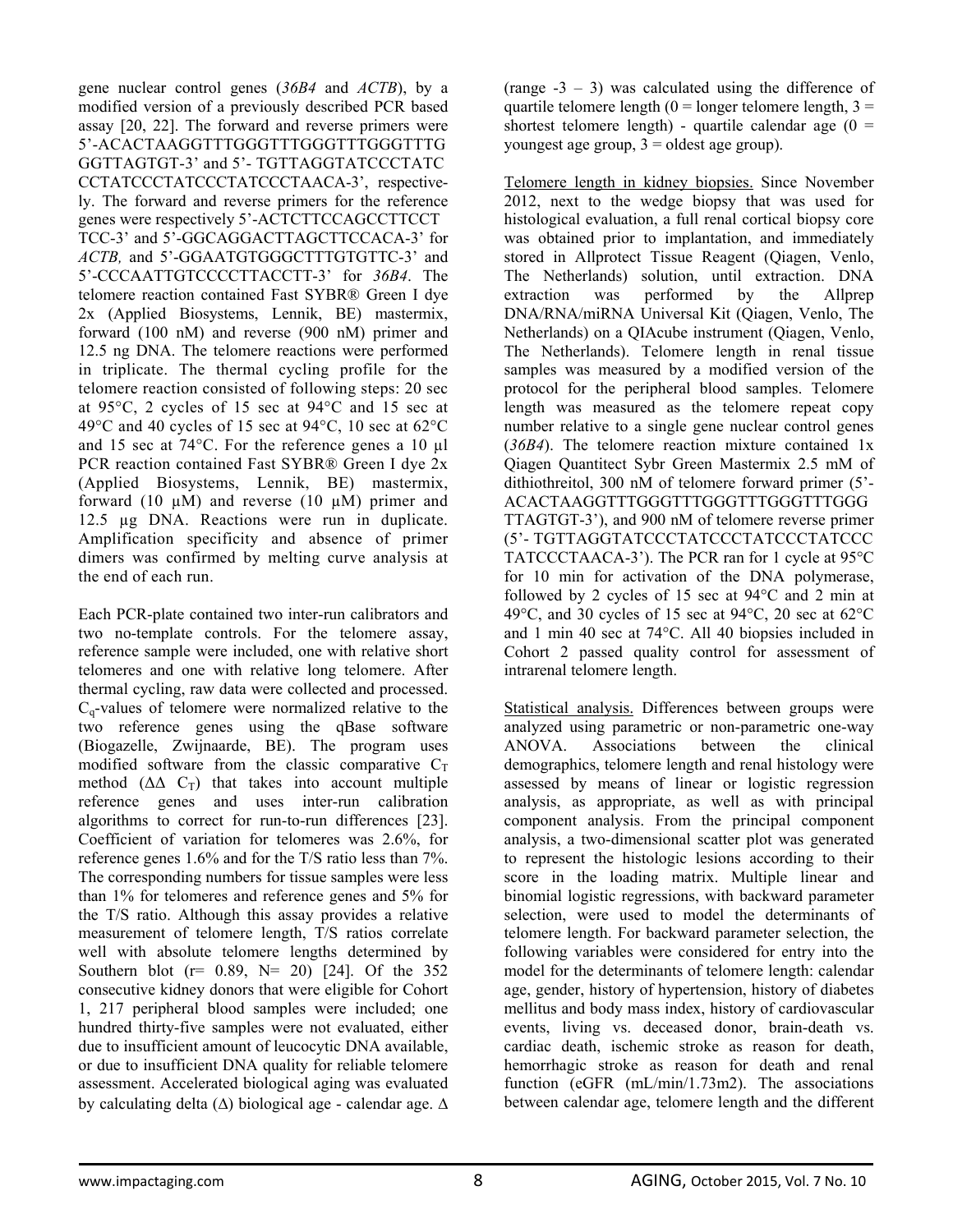histological lesions were adjusted for gender and history of cardiovascular events in the multiple logistic regression analyses. All tests were two-sided and p values of less than 0.05 were considered to indicate statistical significance. The results are expressed as numerical values and percentages for categorical variables and as mean  $\pm$  standard deviation for continuous variables, unless otherwise specified. Analyses were done with SAS (version 9.2; SAS institute, Cary, NC), JMP9.0 (SAS institute, Cary, NC) and GraphPad Prism (version 5.00; GraphPad Software, San Diego, CA) software.

# **ACKNOWLEDGEMENTS**

The authors of this manuscript have no conflicts of interest to disclose. The authors had full access to the data and take responsibility for its integrity. All authors have read and agree with the manuscript as written. We thank the centers of the Leuven Collaborative Group for Renal Transplantation, the clinicians and surgeons, nursing staff and the patients.

### **Funding**

Clinical Research Foundation of the University Hospitals Leuven; Novartis Research Grant BE1301071489 (87184); European Research Council (ERC-2012-StG 310898); Research Foundation Flanders (FWO G.0.873.11.N.10).

#### **Conflict of interest statement**

The authors declare that they have no conflict of interest.

## **REFERENCES**

**1.** Rodier F, Campisi J. Four faces of cellular senescence. J Cell Biol 2011; 192: 547‐556.

**2.** Hayflick L, Moorhead PS. The serial cultivation of human diploid cell strains. Exp Cell Res. 1961; 25: 585‐621.

**3.** Calado RT, Young NS. Telomere diseases. N Engl J Med 2009; 361: 2353‐65.

**4.** Harley CB, Fuchter AB, Greider CW. Telomeres shorten during ageing of human fibroblasts. Nature 1990; 345: 458‐460.

**5.** Blackburn E. Structure and function of telomeres. Nature 1991; 350: 569‐573.

**6.** Nawrot TS, Staessen JA, Gardner JP, Aviv A. Telomere length and possible link to X chromosome. Lancet 2004; 363: 507‐510.

**7.** Kawanishi S. Mechanism of telomere shortening by oxidative stress. Ann NY Acad Sci 2004; 1019: 278–284.

**8.** Fyhrquist F, Saijonmaa O, Strandberg T. The roles of senescence and telomere shortening in cardiovascular disease. Nat Rev Cardiol 2013; 10: 274‐283.

**9.** Chen S, Lin J, Matsuguchi T, Blackburn E, Yeh F, Best LG, Deverex RB, Lee ET, Howard BV, Roman MJ, Zhao J. Short leucocyte telomere length predicts incidence and progression of carotid atherosclerosis in American Indians: the Strong Heart Family Study. Aging (Albany NY). 2014; 6: 414‐427.

**10.** Valdes AM, Andrew T, Gardner JP, et al. Obesity, cigarette smoking, and telomere length in women. Lancet 2005; 366: 662‐ 664.

**11.** Demissie S, Levy D, Benjamin EJ, et al. Insulin resistance, oxidative stress, hypertension, and leukocyte telomere length in men from the Framingham Heart Study. Aging cell 2006; 5: 325‐330. **12.** Fitzpatrick AL, Kronmal RA, Gardner JP, et al. Leukocyte telomere length and cardiovascular disease in the Cardiovascular Health Study. Am J Epidemiol 2007; 165: 14‐21.

**13.** Nawrot TS, Staessen JA, Holvoet P, et al. Telomere length and its associations with oxidized‐LDL, carotid artery distensibility and smoking. Front Biosci 2010; 2: 1164‐1168.

**14.** Cherkas LF, Hunkin JL, Kato BS, et al. The Association Between Physical Activity in Leisure Time and Leukocyte Telomere Length. Arch intern Med 2008; 168: 154‐158.

**15.** Sampson MJ, Winterbone MS, Hughes JC, Dozio N, Hughes DA. Monocyte telomere shortening and oxidative DNA damage in Type 2 Diabetes. Diabetes Care 2006; 29: 283‐289.

**16.** Chen S, Yeh F ,Lin Y Matsuguchi T, Blackburn E, Lee ET, Howard BV, Zhao J. Short Leucocyte telomere length is associated with obesity in American Indians: the Strong Heart Family study. Aging (Albany NY) 2014; 6: 3890.

**17.** Naesens M. Replicative senescence in kidney aging, renal disease, and renal transplantation. Discov Med 2011; 11: 65‐75.

**18.** Melk A, Ramassar V, Helms LM, et al. Telomere shortening in kidneys with age. J Am Soc Nephrol. 2000; 11: 444‐453.

**19.** Levey AS, Greene T, Kusek J, Beck GL, MDRD Study Group. A simplified equation to predict glomerular filtration rate from serum creatinine. J Am Soc Nephrol 2000; 11: A0828.

**20.** Racusen LC, Solez K, Colvin RB, et al. The Banff 97 working classification of renal allograft pathology. Kidney int 1999; 55: 713‐723.

**21.** Miller SA, Dykes DD, Polesky HF. A simple salting out procedure for extracting DNA from human nucleated cells. Nucleic acids research 1988; 16:1215.

**22.** Cawthon RM. Telomere measurement by quantitative PCR. Nucleic Acids Res Suppl 2002; 30(e47).

**23.** Pieters N KG, Smeets K, Nawrot TS. Decreased mitochondrial DNA content in association with exposure to polycyclic aromatic hydrocarbons in house dust during wintertime: from population enquiry to cell culture.PLoS One 2013; 85:e63208.

**24.** Vera E, Blasco MA. Beyond average: potential for measurement of short telomeres. Aging (Albany NY) 2012; 4: 379‐392.

**25.** José J. Fuster VA. Telomere Biology and Cardiovascular Disease. Circulation Researc 2006; 99: 1167‐1180.

**26.** Fuster JJ, Diez J, Andrés V. Telomere dysfunction in hypertension. J Hypertens 2007; 25: 2185‐2192.

**27.** Chang E, Harley CB. Telomere length and replicative aging in human vascular tissues. Proc Natl Acad Sci USA 1995; 92: 11190‐ 1194.

**28.** Minamino T, Miyauchi H, Yoshida T, Ishida Y, Yoshida H, Komuro I. Endothelial cell senescence in human atherosclerosis: role of telomere in endothelial dysfunction. Circulation 2002; 2105: 1541‐1544.

**29.** Matthews C, Gorenne I, Scott S, et al. Vascular Smooth Muscle Cells Undergo Telomere‐Based Senescence in Human Atherosclerosis. Circ Res 2006; 99: 156‐164.